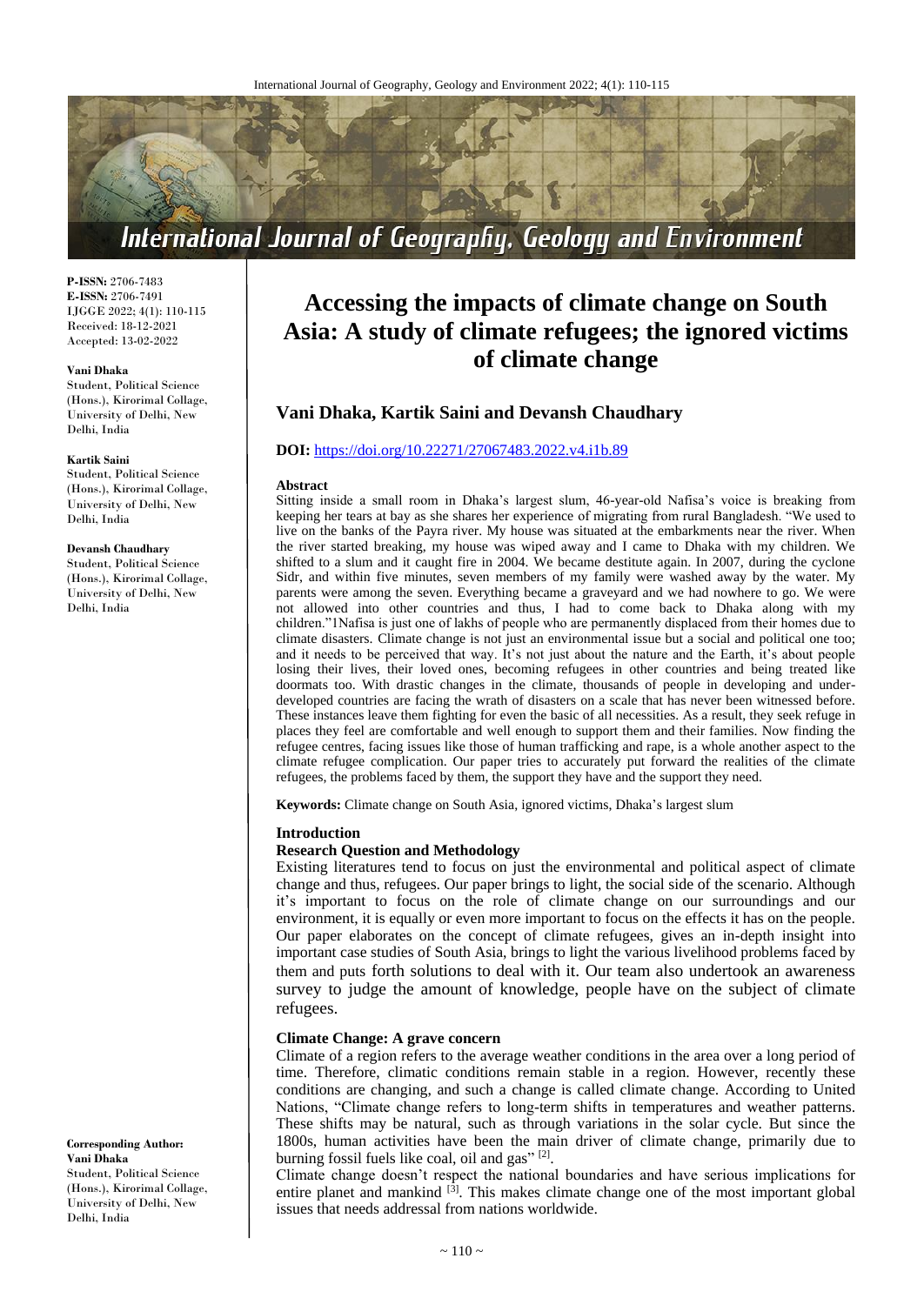Climate change have created an imbalance in nature and have given a boost to already existing dan gers (disasters) such as floods and forest fires and even created new ones. These disasters cause a great loss to human lives and even disturbs their livelihood [4].

Implications of climate change includes increased average temperature of planet (Global Warming), which in turn lead to increased sea levels, bringing various counties at risk of submergence. It also leads to increased instances of forest fires, causing harm to diversity of flora and fauna and affecting the lives of people living in forest. The process of Climate change has fastened due to increased exploitative activities by humans [5]. For instance, increased deforestation, use of more petroleum-based automobiles and chloro-Fluro carbons (CFCs) have increased amount of Greenhouse gases in the atmosphere, which trap the solar energy in atmosphere itself-leading to increased temperature [6] .

In recent times, climate change has gained importance worldwide. Various seminars and meets are conducted to discuss upon the problem of climate change and plan the future course of action. Most recent meet was COP-26 in which 103 countries' representatives met to strengthen their 2030 targets of reducing carbon dioxide emissions.

# **Climate and people: Understanding "Climate refugees"**

Today, all across the globe, many people are being deprived of daily food and basic needs due to Climate Change and its adverse impacts. "Climate refugees/Environmental migrants" includes the section of the population that has been forced to leave their native region due to sudden or long- term changes in the environment. These changes can include increased drought, desertification, sea level rise, and disruption of seasonal weather patterns which can adversely affect people's well-being and livelihood. The term "climate refugees" was first coined to describe the increasing largescale migration and cross-border mass movements of people that were partly caused by such weather-related disasters.

The International Organization for Migration (IMO) has proposed three types of environmental migrants  $[7]$ :

- Environmental Emergency Migrants: people who flee temporarily due to an environmental disaster or sudden environment event.
- Environmental Forced Migrants: people who have to leave due to deteriorating environmental conditions.
- Environmental Motivated Migrants: people who choose to leave to avoid possible future problems.

The UN Refugee Agency (UNHCR) defines refugees as people who have fled war, violence, conflict or persecution and have crossed an international border to find safety in another country8. The global 1951 Refugee Convention defined a refugee as "someone who is unable or unwilling to return to their country of origin owing to a well-founded fear of being persecuted for reasons of race, religion, nationality, membership of a particular social group, or political opinion" [9] . Climate refugees do not fit into any of the legal definitions of a refugee due to which people who are forced to flee due to environmental change are still not offered the same legal protection as refugees. Climate activists have been continuously demanding that the people who are displaced by the impacts of climate change should be referred to as 'refugees' and be given similar legal aid [10] .

The recently released data of the United Nations High Commissioner for Refugees (UNHCR) shows that the number of people displaced by climate change-related disasters since 2010 has risen to 21.5 million [11]. The IPCC has estimated that 150 million environmental migrants will exist by the year 2050, due mainly to the effects of coastal flooding, shoreline erosion and agricultural disruption [12]. Amnesty International explains that according to the 1951 convention relating to the Status of Refugees, a 'refugee' is defined as a person who has crossed an international border "owing to well-founded fear of being persecuted for reasons of race, religion, nationality, membership of a particular social group or political opinion". In some contexts, the definition extends to people fleeing "events seriously disturbing public order." It therefore, is unclear whether climate refugees are covered by the protection of the convention.

## **Where in South Asia are the climate refugees found: A Case Study**

Without decisive action, hundreds of millions of climate migrants and refugees might be on the move by 2050, driven from their homes by disasters and the slow-onset impacts of climate change. The poorest, most vulnerable populations are facing the greatest risks, and South Asia will be one of the most severely affected regions.

To protect climate migrants and refugees, the international legal framework needs to be expanded and climate events recognised as grounds for refugee status.

# **Study 1: The Sundarbans**

Sundarbans refers to mangrove forest in the deltaic region, formed by confluence of 3 rivers- the Ganga, the Brahmaputra and the Meghna in Bay of Bengal [13]. Geographically, it is an area where fresh water from rivers meets with saline water from ocean, thus creating marshy area. The majority of forest, about 60%, lies in Bangladesh and the remaining section of it falls within Indian territory. Sundarbans are named after the primary trees of region, locally known as 'sundri'. Sundarbans are the storehouse of huge diversity of flora and fauna. It is the habitat of birds, shrimps, and other wildlife including Bengal tiger. It acts as home to various endangered species such as estuarine crocodile. Since 1987, it has been recognized as UNESCO world heritage site. Other than its diversity, Sundarbans are famous for the scenic beauty, that is why it is an important tourist attraction [14]. Ordinally, temperature in Sundarbans ranges from 34 °C and 20 °C, and rainfall is extremely high. Weather is always almost moist with humid air.

Sundarbans support the livelihood of around 3,00,000 people directly who work as fisherman, wood-cutters, loggers, luberman, etc. [15 16] These are largest mangrove forests supporting livelihood of 7.2 million people. Not only for local people, Sundarbans are of immense importance for economies of both the nations. The complex ecosytem of Sundarbans is under threat due to climate change and related ill-effects, which is induced by both natural causes and human actions [17].

## **Increased Salinity**

Sundarbans are situated in the delta region, where water supply is based on rivers. From late 19th century onwards, there has been a considerable reduction in supply of fresh water in the region. This reduction can be mainly attributed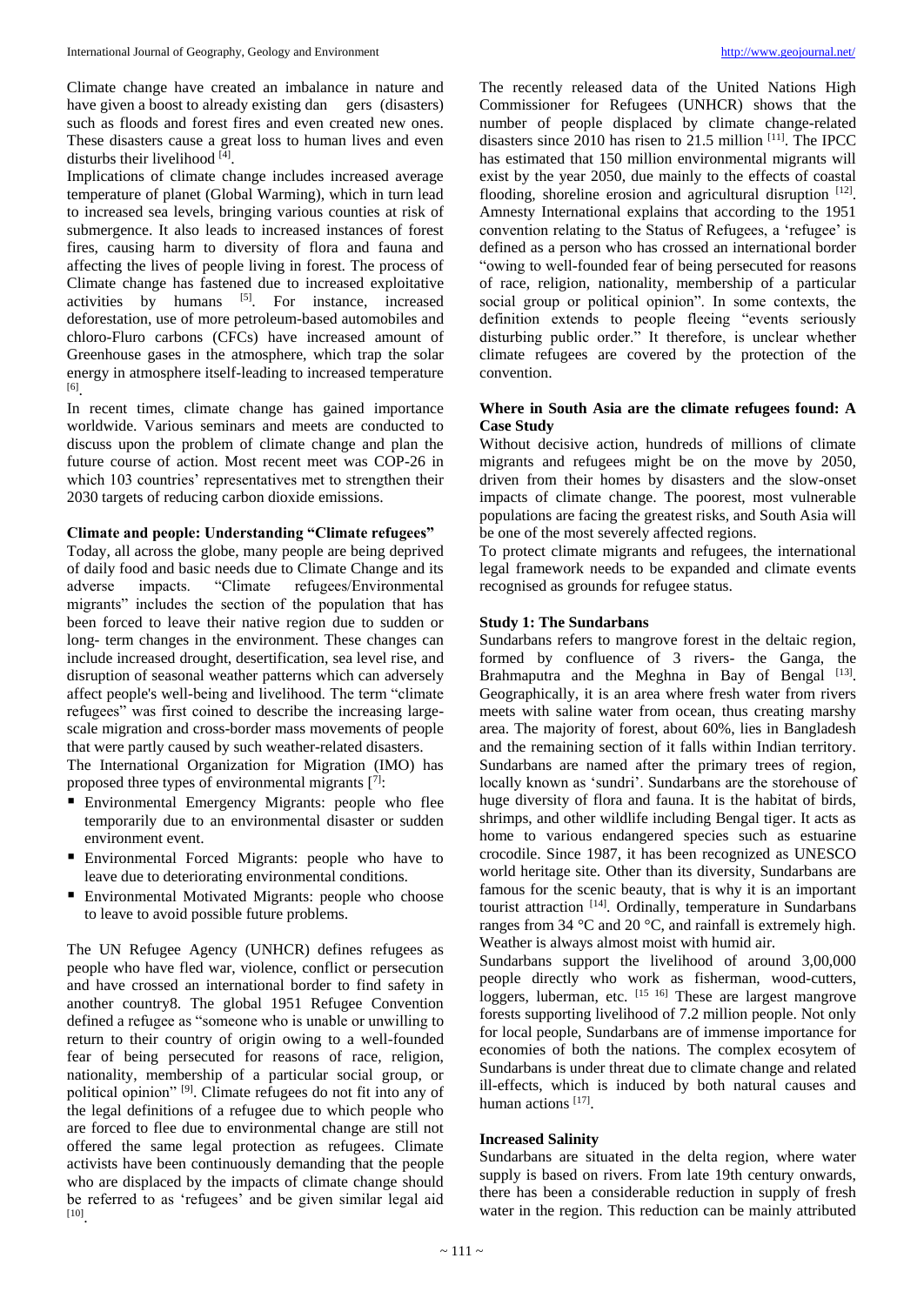to diversion of water for various purposes such as agriculture in the upper course of the rivers and construction of dams which obstructs the river flow [18]. Other reasons such as increased evapotranspiration rate due to higher temperature and reduced water flow in dry seasons due to changing rainfall pattern. The reduction in flow of freshwater creates imbalnce in the system and the sunderbans are becoming more saline due to more flow of water from ocean side (due to sea level rise).

The salinity leds to more problems, having adverse effects for the people in the region. It affects the agriculture production as land becomes unfit for cultivation. The quality of water in the region drops, making it unfit for human consumption. It affects the terrestrial diversity (flora and fauna) of the area. It further creates more environmental problems such as soil erosion, increased flood risk, etc. Therefore, it completely disrupts the livelihood of people living in Sundarbans.

## **Sea Level Rise**

The problem of increasing sea level due to climate change is known to everyone. It is caused due to melting of glaciers and snow caps. The sea level rise of 3.0mm per year has been recorded in Bangladesh in past two decades. It brings the coastal regions at risk of submergence. Thus, forcing the people in coastal areas to leave their houses and livelihood and settle in other regions. They are known as climate refugees. Many refugees have moved to India from Bangladesh in search of better livelihood conditions, creating other migration related problems in both India and Bangladesh<sup>[19]</sup>. These refugees have to deal with a lot of livelihood challenges- politically, economically and even socially.

In the past 20 years the two smaller islands of the region Lohachara & Supuridanga have already sunk  $[20]$ . Supuridanga was not inhabited, but the sinking of Lohachara displaced 6,000 people, mostly marginal farmers and fishermen. Ghodamara has been steadily sinking for the past 25 years, though local residents say the erosion has slowed down in the recent past  $[21]$ . Fifteen to 20 years ago, the island had a population of about 20,000 people according to the 2001 Census, it has  $5,236$  people left  $^{[22]}$ .

## **Disasters**

One of the most common disasters faced by Sundarbans is cyclones. Every year Sundarbans face cyclones of different level. Recently, in 2021, ecosystem and livelihood in Sundarbans was disrupted due to cyclone YAAS and cyclone JAWAD [23] . A 2021 study *spatiotemporal analysis of tropical cyclone landfalls in northern Bay of Bengal, India and Bangladesh* by the World Bank also underlined the increasing threat of cyclones in the Sundarbans area [24]. Other disasters such as floods and landslides also disrupt the livelihood and create more serious challenges for people in the region.

#### **Impact on Bangladesh**

The country is already dealing with challenges of disasters such as flood, cyclones, drought and landslides. Further, rising sea level is making the problem more severe. Climate change will be affecting the economy and its growth and development by creating more challenges such as poverty, reduced resources.

One of the most intense impacts will be the forced

movement of people throughout Bangladesh as a result of losing their homes, lands, property and livelihoods because of climate change and its effects [25]. According to the estimates, the rising sea levels alone will displace 18 million Bangladeshis within the next 40 years  $[26]$ . The vast majority of these people will be displaced domestically- not across international borders. Further, it will be presenting the government of Bangladesh with enormous challenges, particularly when it comes to providing accommodation and work for those who have been displaced. The number of "climate change refugees" in Bangladesh is expected to rise dramatically in the coming decades <sup>[27]</sup>. If sea levels rise by just 3.2 feet, one-fifth of the country located on the delta, is expected to be covered in water. In such cases, Poor populations are the most vulnerable to the changing conditions as they lack resources to cope up.

Bangladeshis have already started to migrate from the lowest-lying villages in the river deltas of the Bay of Bengal; 1.5 million of the five million slum inhabitants in Dhaka, moved from villages near the Bay of Bengal.

Biodiversity would be reduced in the most fragile environments of Sundarbans and tropical forests. The wide diversity of ecosystems including mangrove forests at the extreme south of the country will be destroyed. Climate Change impacts will have negative effects on the Ecosystem of the Forest recourses in Bangladesh while the Sundarbans is likely to suffer the most.

The climate change in Bangladesh creates insecurities for food, water, life, property, settlement, livelihoods and others. Environmental degradation, degradation of land resources ultimately reduces food and health securities etc. Increased cyclone, storm surges, floods, river, bank erosion destroys and damage people's properties including land, house, cattle, and other livelihood assets and living essentials. Frequent disasters increase damage and loss by many folds. Following the climate change, the river bank and costal erosion are increasing at alarming rate.

#### **Impact on India**

It is found that due to climate change, the livelihoods of farmers in west Bengal region are getting affected as their crops are not growing properly. One of the reasons could be increased salinity in the area. Others could be more frequent flood or drought conditions.

The change in weather conditions has resulted in existential and survival threats to people living near the coastline. Their source of income as well as health and safety are at risk. Due to the cyclones and extreme weather conditions especially near the coastline fisherman in places like Digha, Mandarmani, and Diamond Harbour are facing life threats daily during their operating times in the Bay of Bengal [28]. The effect of this change is also visible as the weather pattern has also affected the local farmers. Their produce gets affected as the saline water of the Bay of Bengal flows inland mixing up with the fresh river water used for irrigation and takes away the rich soil destroying the crops  $[29]$ . This problem is very commonly seen in the Sundarbans Delta in West Bengal followed by coastal regions used for farming in Odisha.

#### **Study 2 – Sri Lanka**

As climate change alters long term weather patterns and leads to aggravated natural disasters, thousands and thousands of people all over the world are being displaced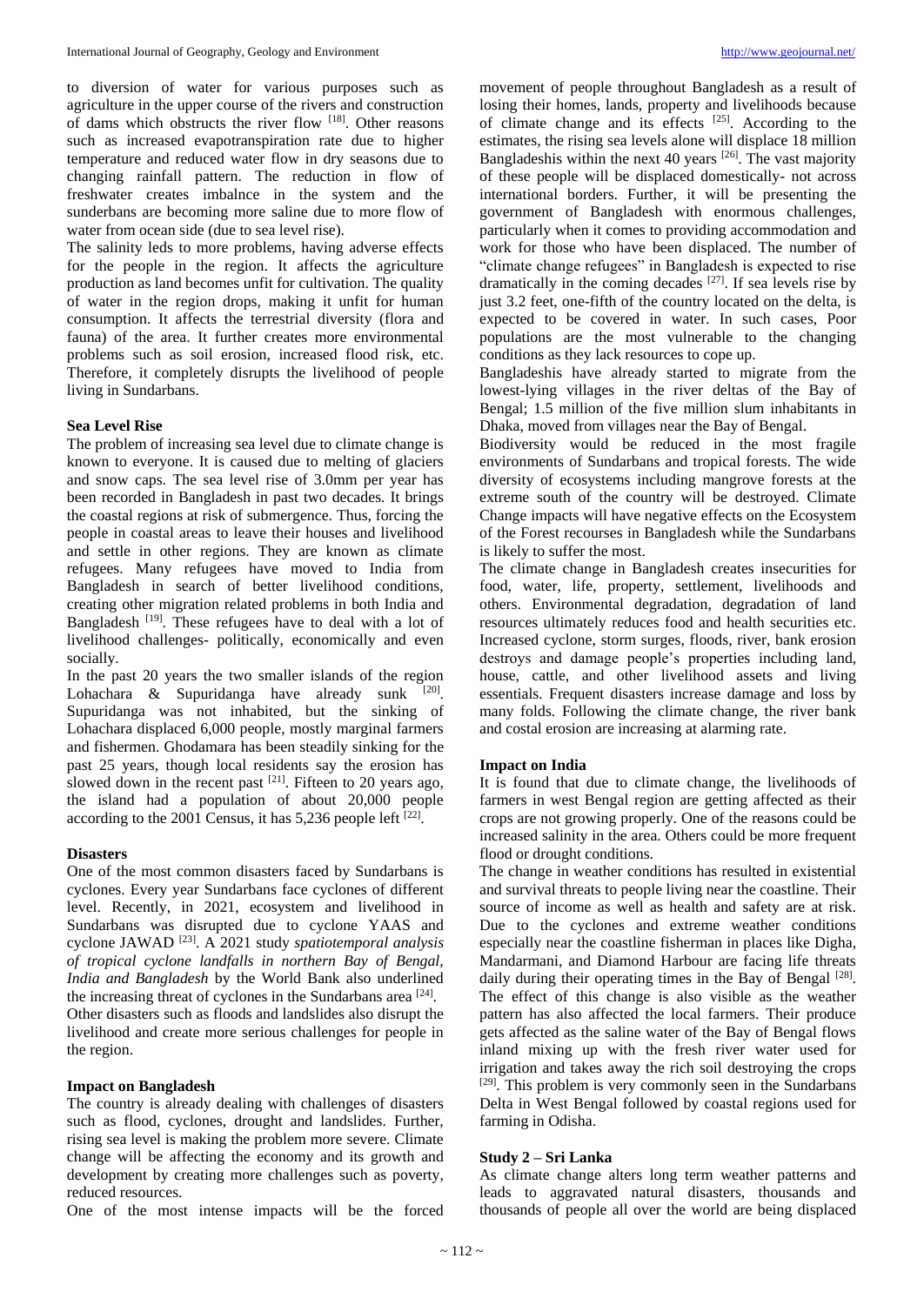and forced to seek asylum and refuge across borders. During 2010 and 2011, climate related disasters have displaced around 42 million people in Asia<sup>[30]</sup>.

A 2015 IDMC report identifies Sri Lanka as the country with the highest risk of being displaced by disaster in South Asia. For every million inhabitants, 15,000 are at the risk of being displaced in Sri Lanka<sup>[31 32]</sup>. In 2017 alone, the country experienced seven disaster events, mainly floods and landslides, and 135,000 new displacements due to disaster [33]. The small island nation is also at risk from slow-onset impacts like soil degradation, water scarcity, crop failure, etc. Sri Lanka is one of the main countries of origin for migration within Asia. Like the Philippines, Sri Lanka has a robust framework for temporary labour migration, which was solidified with the start of the Colombo Process in 2003. Migrant worker remittances are a key source of income for Sri Lanka and amounted to 8% of the total GDP in 2013.

The majority of international Sri Lankan migrants are now women, and while their main driver for migration might be economic, it is undeniable that the changing climate adds pressure and makes other employment options in their home areas unviable.

#### **Why has no one talked about them? – Awareness Survey**

Our team undertook an online survey to test the awareness on the subject of climate refugees. A simple question was asked from all of them- "Are you aware of the concept of climate refugees?" We had a sample of 167 students and 105 out of them, voted for "no". The rest 62 voters, on the other hand, claimed to be aware about the term. Our survey reflects that 63% of the people are not even aware of what climate refugees are. This is a very severe result because the future policy makers and administrators and not even aware of the concept, how can we expect things to change in such a scenario.



**Source:** made by team

**Fig 1:** Pie chart representing level awareness among people about the concept of 'Climate refugees'

Reaching to the root of the problem, the issue of climate refugees is not a talked about one. There are many conferences and treaties that deal with climate change but only a couple of them focus on the social and humanitarian aspect of climate change, i.e., climate refugees. A thorough understanding of the refugees is highly crucial, especially among the youth or future change makers.

On the other hand, existing literatures provide evidence of the fact that awareness about an issue is directly linked to the addressal or steps taken by the government to deal with it  $[34, 35, 36, 37]$ . Till the time, people don't aggressively talk about issues, it won't be a powerful push for the government to undertake major and strong steps to deal with the hovering problem.

# **Livelihood challenges: The different aspect Political aspect**

The climate refugees often face consequences in political domain, because they aren't the original habitants of the area, rather they are result climate-induced migration. Some of the implications are discussed below.

Firstly, climate refugees are often deprived of the rights. The recipient regions of climate refugees-mostly in developing countries- are usually not prepared for the influx of people who need to be integrated into social, economic or political systems. In such cases, there is often lack of legal framework thus are highly vulnerable to exploitation and violence. Earlier academic and political reports on climate change and refugees used the term 'climate refugee'. However, recent policy documents of international organizations clearly avoid the term 'climate refugee' and promote governing what is now known as 'climate-induced migration'.

Secondly, on global level there is a shift of responsibility from North to South. It makes populations that will potentially be affected by climate change responsible for securing themselves. In fact, most climate change-induced migration will be internally displaced, within the borders of their nation state. If they do cross a border, this is usually to enter another developing country. International migration to the industrialized countries requires significant resources, which most climate change induced migrants lack. Unplanned cross-border migration is therefore more of a problem occurring between developing countries. However, such movement may disrupt the flows of global resources and is therefore subject to careful monitoring by industrialized nation.

Thirdly, there is a presumption that climate change is unavoidable reality and fact that needs to be lived with. The climate-induced migration of millions of people is rendered as a 'normal', rational and therefore acceptable response to changing environments, which are presented as being beyond human control. In this perspective, climate change is no longer presented as a social problem that can still be tackled by significant emission reductions and lifestyle changes by residents in the major economies. Instead, climate change is naturalized and depoliticized.

## **Economic aspect**

Climate refugees face a number of economic problems making their survival even more tough/ hard. The most problematic or grave issue being unemployment which makes the access of our basic necessities nearly impossible for them. Climate refugees are still not completely accepted in a lot of nations due to which they don't get complete government aid, migrating to a new place leaving everything behind, not having any financial assets leaves them with no option and this leads to their advent exploitation.

The search for a proper shelter or 'housing' is another issue faced by the refugees as it can take sometimes months and even a year to find a stable staying place and a employment for them to make their ends meet.

## **Social aspect**

Climate change is increasingly forcing people to flee their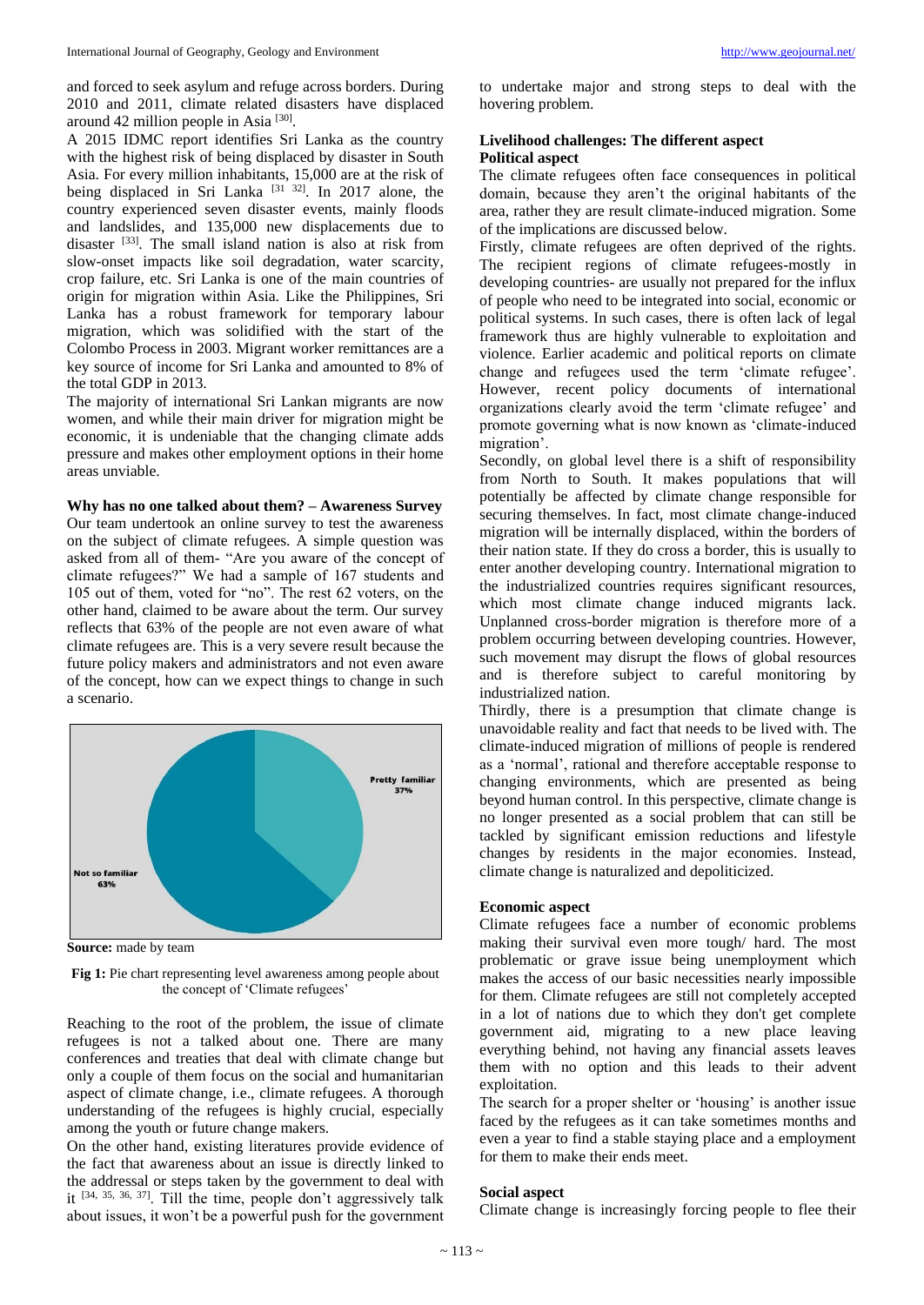homes in search of safety and new means to provide for their families. The study found that women are affected far worse than men by climate change impacts. "They are left behind to take care of household chores, agricultural activities, look after children and elderly and manage livestock," it says. "Women who migrate to urban settlements are often then forced to take up work in precarious settings where workers' rights violations are rife." Women bear the brunt of this as being from the minority section they become the ones being in an uncomfortable and unsafe situation migrating from one place to another without any security assurance. Many  $a \bullet$ times they also face sexual misconduct and behaviour. The families who migrate don't get any sought of financial security because everything is left behind and they don't have any assets left.

Climate refugees who migrate outside their home countries  $\bullet$ face other difficulties. They must adjust to different laws, languages, and cultures. Climate refugees may encounter conflict with indigenous residents. Educational and health care systems must adjust to a sudden, new population. This population may speak a different language or have different customs than the native population. Most climate refugees are internal migrants. Internal migration is the process of people moving elsewhere in their own country. Often, climate refugees are rural and coastal residents who are forced to migrate to urban areas. These climate refugees face numerous problems. Skills such as herding and farming are not relevant in urban areas. Rural farmers are often more self-sufficient than many urban dwellers; they may not be familiar with depending on a corporation or other people for employment. Environmental refugees are not protected by international laws. They face greater political risks than refugees who flee their homes due to conflict or political oppression. Unlike traditional refugees, climate refugees may be sent back to their devastated homeland or forced into a refugee camp.

Practices like those of Human trafficking, rapes, molestations, assaults and racism need to be kept a track of. Among migrants traveling to Europe through North Africa, alone, more than 70 percent have been trafficked or exploited, according to the International Organization for Migration <sup>[38]</sup>. Between 2012 and 2015, some Rohingya refugees fleeing genocide in Myanmar boarded ships to Malaysia or Thailand with the promise of lucrative jobs. Instead, traffickers kept them captive at sea in fishing vessels-where they were deprived of water and food, and some were raped, tortured, or killed-or in slave-like camps at the Malaysia-Thailand border, demanding up to \$2,000 for their release. In Libya, traffickers have taken advantage of the increased flow of African refugees and migrants on their way to Europe. Some migrants have paid fees to be smuggled to Tripoli, but are then abandoned in the desert or southern cities of the country where they are susceptible to trafficking [39] . Armed groups impose "passage taxes" along the migration routes and some migrants have been bought and sold on "open slave markets" or held arbitrarily in detention centres where they are subject to forced labour and sexual violence.

## **Solutions proposed**

The world's system for protecting refugees is broken. Worldwide, more than 21 million people have been forced to seek refugee abroad [40]. Most of the rich countries treat

the climate refugees as somebody else's problem and not as a global crisis of which they are a part of. Before anything else, all the countries need to look at climate change and climate refugees to be not a country's problem, but a major humanitarian crisis in which they all are together and have to act together in order to emerge victorious. A lot has already been done to help the climate refugees, but it's not enough. Many other effective steps can be taken in order to improve the horrendous conditions that the refugees face.

Some of the solutions that our team of researchers propose are:

- At the highest level, we need *global governmental agreements*, such as those being thoroughly thought and processed out at the U.N Conference on climate change in Paris to reduce greenhouse gas emissions and develop accessible technologies for the same.
- Policy level agreements are helpful but not sufficient. Most of the policy decisions are made, taking into consideration, the coming decades and are thus applicable for long term issues only. There however, is a need to work on *short-term and immediate complications*. Between now and then, we need to address the problems we are facing now and need to come up with preventive measures for the future.
- *World leaders need to start putting lives first*. If someone has survived the climatic disaster, then he/she must not have to worry about dying. No one should die crossing the borders or even within a refugee camp. Thousands of people fleeing persecution in Myanmar suffered for weeks on board boats while Thailand, Malaysia and Indonesia bickered over who should help them in May 2015<sup>[41]</sup>.

Extremely strict laws need to be curated in order to *prevent evils like human trafficking, racism, rape*, etc from entering the refugee camps. There have been many examples where the traffickers killed people on board boats when their families couldn't pay ransom  $[42, 43]$ . The refugees should no longer be claimed for social, economic and political problems in the host country. They are all victims of circumstances and do not like living away from their homes. National support is a must in these tough times and it can only happen when climate refugees are looked as a part of a bigger humanitarian cause, rather than a burden from another country.

- *Establishment of social entrepreneurship cells* can also prove to be helpful in urgent and small-scale emergencies. Needed training should be provided to all the cell members and they could be home to immediate preventive or healing measures.
- *Climate refugee discussions should not lose their focus on preventive measures*. The key objective of our generation should be to invest in climate and environmental solutions for our planet so that people do not have to leave their homes by force. There obviously, are certain disasters that can't be controlled but the ones that can be prevented, should be no matter how much time or dedication they require.
	- Steps should be taken towards *signing the Global Compact for Migration*. Although other agreements have mentioned about climate refugees, this is the only compact that focuses on each aspect of the refugees. Importantly, the Global Compact is not legally bound so it does not have to be ratified by any country. It provides a broad international framework for states to coordinate on the issue of climate migration.